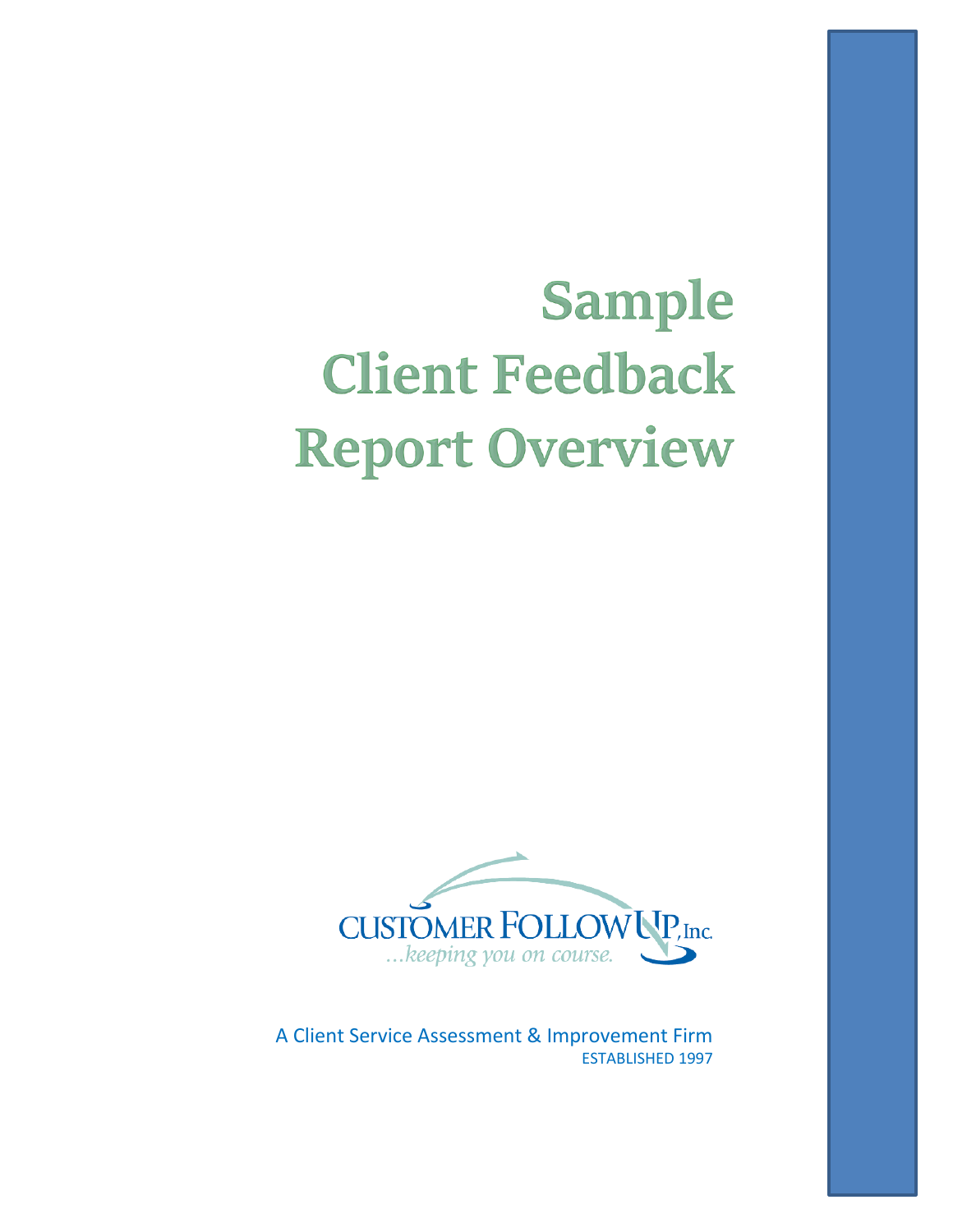# **SAMPLE REPORT OVERVIEW**

*Due to the confidential nature of the feedback obtained by Customer Follow Up, Inc. all comments contained in the sample report are fictitious. The following shows elements of a typical CFU summary report.*

## **TABLE OF CONTENTS**

| <b>Executive Summary</b>                                     |   |
|--------------------------------------------------------------|---|
| Project Management                                           | 3 |
| Positive Elements of Client Service                          | 3 |
| Regional Differences                                         | 3 |
| <b>Client Relations</b>                                      | 3 |
| Rewards of Effective Project Management                      | 4 |
| Costs of Ineffective Project Management                      | 4 |
| Client Retention                                             | 4 |
| Charts: Recommending FF                                      | 4 |
| Calls to Action                                              | 5 |
| Tables: Responses to Recommend Question - by Regional Office | 7 |
| Response Comparison by <25%, 50% & 100% Completion           |   |

Note: No part of this sample report may be reproduced without the expressed written consent of Customer Follow Up, Inc.

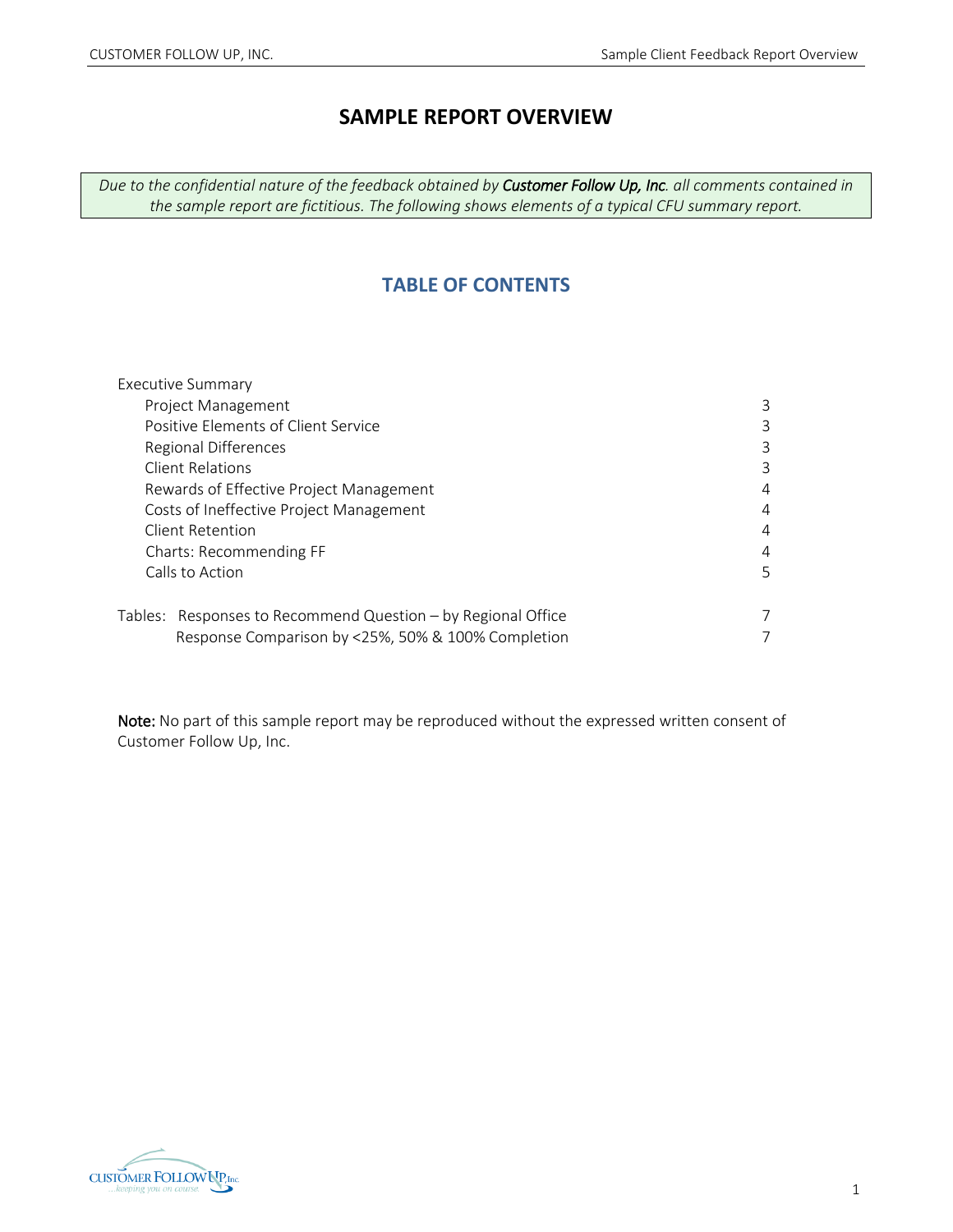# **EXECUTIVE SUMMARY**

#### PROJECT MANAGEMENT

There are many indications that FF does exceptional technical work and meets the needs of many of their clients. This is in keeping with FF's stated mission and marketing materials that tout a commitment to high quality work and exceptional client service. However, the data also suggests that FF is not *consistently* living up to the client service ideals the firm aspires to.

Many FF projects go extremely well both in terms of the quality of the finished product and the experience working with FF. Andrew Peters of HR Hoffman Surgical echoed what many other clients said about working with FF, "FF provides excellent client service and they are always concerned about our needs."

Conversely, when FF loses focus and takes their eye off ensuring client's needs are met, it is costly. In fact, in one case it cost FF 3-4 million dollars in lost revenue because they did not receive the contract for the second phase of Kiefer Consultant's JMX Plant Facility. Factors like ineffective issue resolution, missed deadlines and changing project managers mid-project without forewarning clients have created a loss in confidence for some clients. Clients then look to other firms for a more professional approach to managing their projects.

It is worth noting that the reasons clients became disillusioned with FF were generally not based on the technical skills of the firm. In fact, seldom did clients convey negative experiences concerning the technical aspects of FF's work. Since many firms offer the same services that FF does, it is imperative that FF sets itself apart from the competition by providing consistently strong and effective client service.

#### POSITIVE ELEMENTS OF CLIENT SERVICE

A closer examination of the feedback reveals several key elements common in all of the projects that went well. The following elements were common across all FF projects that flourished.

- FF met with the client before the project began to learn what the client's expectations were in regard to the preferred frequency and method of on-going contact.
- Calls and emails were returned within the same day, even when the PM did not have an answer to the client's question(s).
- **FF provided regular communication, especially when there was a change in the project management staff.**
- **FR** provided appropriate issue resolution.
- FF conveyed, both in attitude and action, that the successful development of the project was important to them.

#### REGIONAL DIFFERENCES

There was no indication that deficiencies in client service were isolated to any particular regional office. Across all regions there were projects that went well and some that did not go as well. What was apparent is that FF does not have a centralized way by which to track service trends and to track whether issues were resolved to the client's satisfaction, and if not, the impact of not resolving those issues.

#### CLIENT RELATIONS

FF's projects that result in strong client relations generally have one element in common – a project manager that keeps the client in the loop, is engaged in the process and that communicates well. For the project manager to be this effective they must have a cohesive team and the infrastructure behind them to provide the tools needed to serve clients' needs.

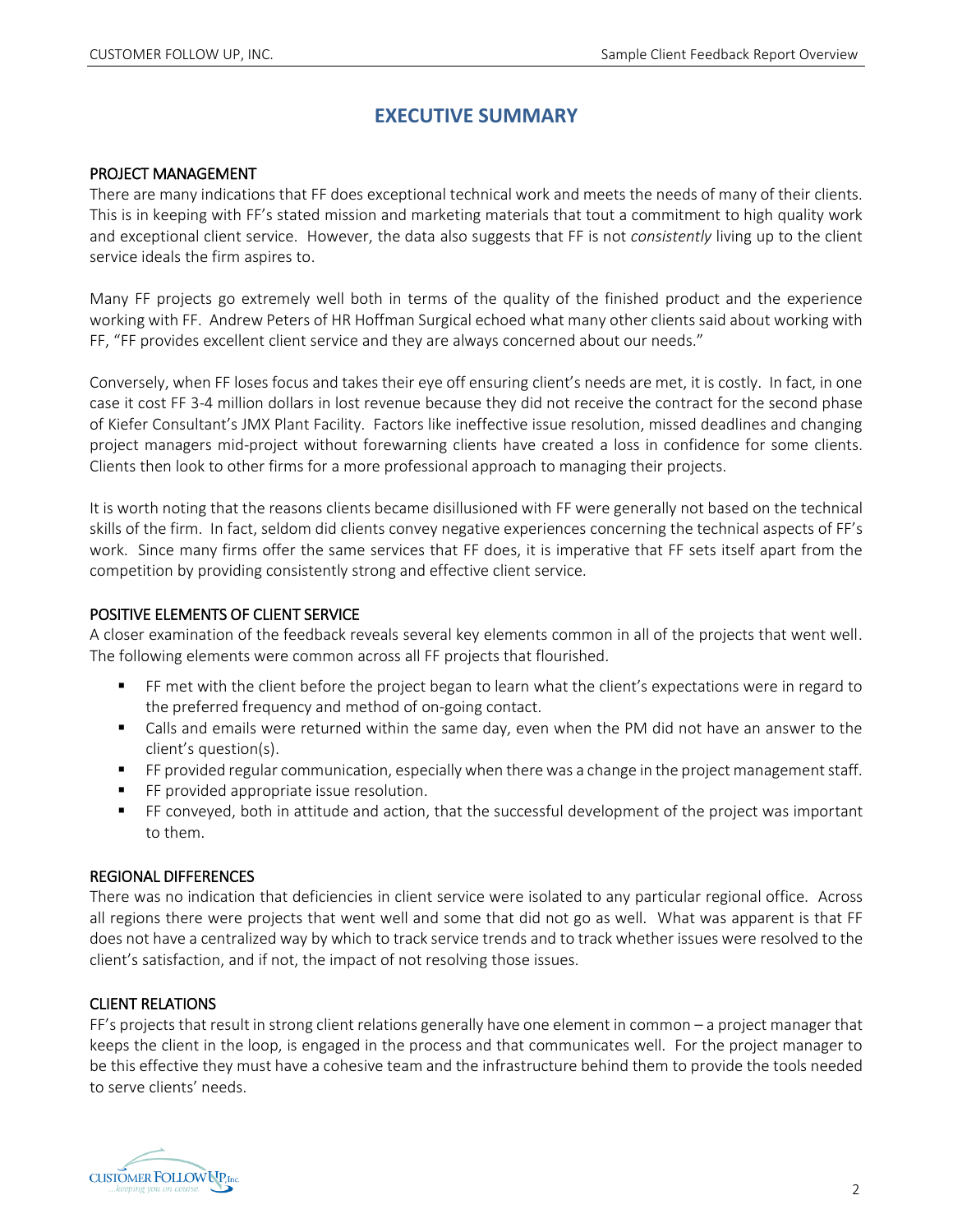#### REWARDS OF EFFECTIVE PROJECT MANAGEMENT

Project: Marina Renovation (Phase I)

#### Reward: Granted Phase II of project

Issues: Project manager was engaged and proactive in resolving issues. He ensured that the right people were on the project and he kept them on task. Client particularly appreciated the project's key management team suggesting they attend what could have been a contentious local city council meeting. Their presence allayed any concerns the officials had with the possible negative impact on the community of expanding the marina. On-going efforts from the project team were instrumental in the relatively smooth flow of the project.

| Client:  | CityScape, Inc.                                                                                                                                                                                                                                                                                                       |
|----------|-----------------------------------------------------------------------------------------------------------------------------------------------------------------------------------------------------------------------------------------------------------------------------------------------------------------------|
| Project: | Stadium Expansion - Design Phase                                                                                                                                                                                                                                                                                      |
| Reward:  | Granted construction management of project                                                                                                                                                                                                                                                                            |
| Issues:  | CityScape said that FF demonstrated their prowess in thinking out of the box with several<br>innovative design ideas. And, FF conveyed that this was a very important project to them<br>and that CityScape's interests were paramount. It was evident to CityScape that FF is an<br>organized team of professionals. |

#### COSTS OF INEFFECTIVE PROJECT MANAGEMENT

FF's infrastructure, in its present state, is not consistently supporting strong and effective project management.

| Client:<br>Project: | Kiefer Consultants<br><b>JMX Plant Facility</b>                                                                                                                                                                                                                                                                                                                                                                                                  |
|---------------------|--------------------------------------------------------------------------------------------------------------------------------------------------------------------------------------------------------------------------------------------------------------------------------------------------------------------------------------------------------------------------------------------------------------------------------------------------|
| Lost Revenue:       | 3-4 million dollars                                                                                                                                                                                                                                                                                                                                                                                                                              |
| Issues:             | The project was in peril from the start. At the 50% interview, major issues were<br>uncovered, and at the 100% interview it was clear that FF took no definitive action to<br>remedy earlier issues. FF used inadequate hand-off procedures for a new project<br>manager who came on board mid-project and they missed deadlines. "It is a shame FF<br>lost this \$3-\$4 million job and any foreseeable work due to the way this project went." |
| Client:             | Hopkins, Inc.                                                                                                                                                                                                                                                                                                                                                                                                                                    |
| Project:            | Design/Build                                                                                                                                                                                                                                                                                                                                                                                                                                     |
| Lost Revenue:       | Undisclosed                                                                                                                                                                                                                                                                                                                                                                                                                                      |
| Issues:             | Client discovered early in the project that FF overlooked several important design<br>features and they were unusually slow to complete the design as specified. "FF was an<br>absolute shoe-in for the build side of the project, but the design missteps caused us to<br>look elsewhere."                                                                                                                                                      |

Client: Palmer Partnership Project: Design Lost Revenue: Undisclosed

Issues: FF did not respond to repeated requests for more frequent project updates and timelier responses to questions. "We wanted to involve FF in the construction phase of the project, but we've lost confidence in their project management abilities."

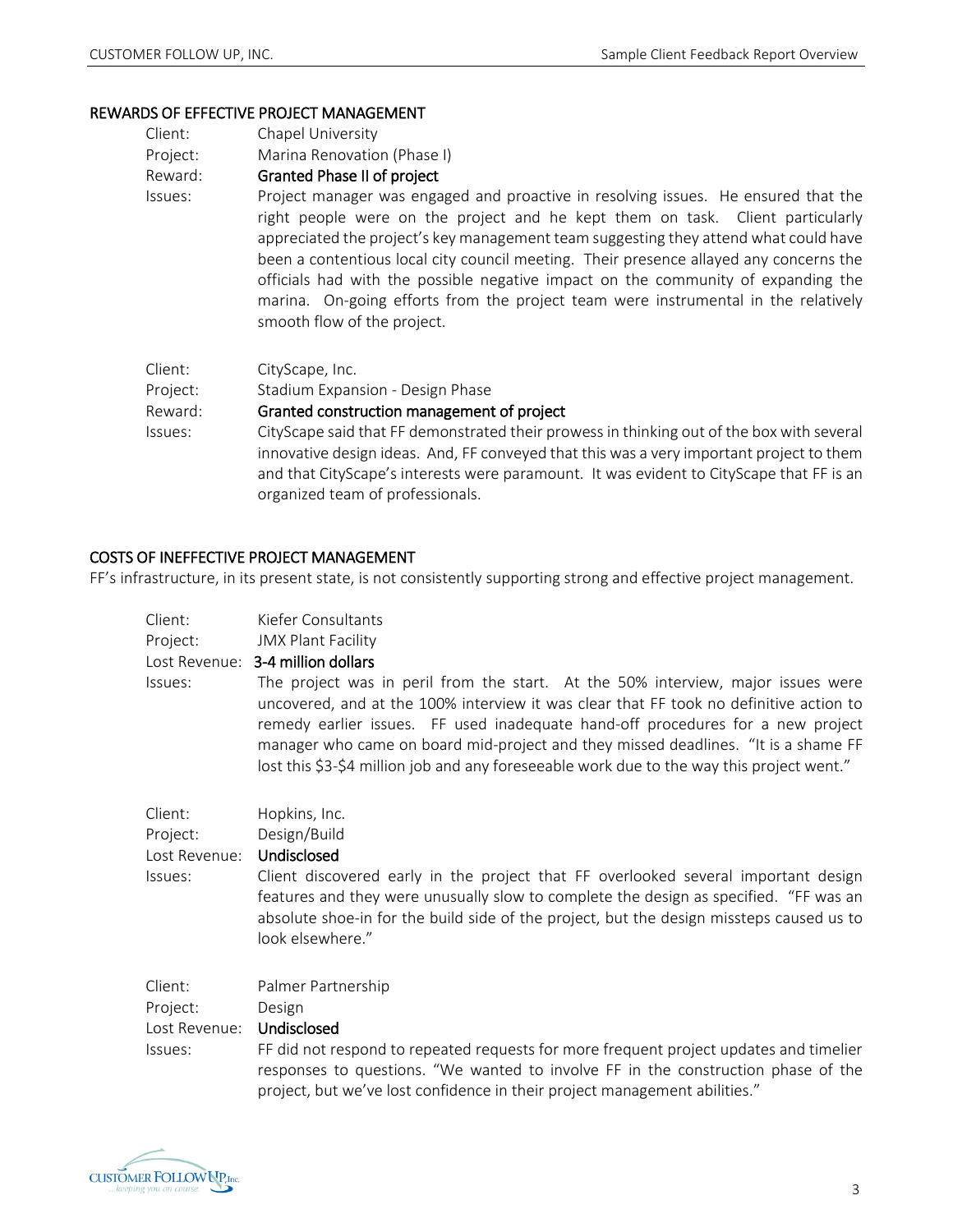#### CLIENT RETENTION

At the beginning of this project the trend for FF referrals was in decline. However, as the year progressed and FF made improvements to their client service, referrals did increase in the fourth quarter of Year 1 and the first quarter of Year 2. The challenge for FF now is to maintain this upward trend.

## NO OR NOT SURE RESPONSES TO RECOMMEND QUESTION



# OVERALL RESPONSES TO RECOMMEND QUESTION



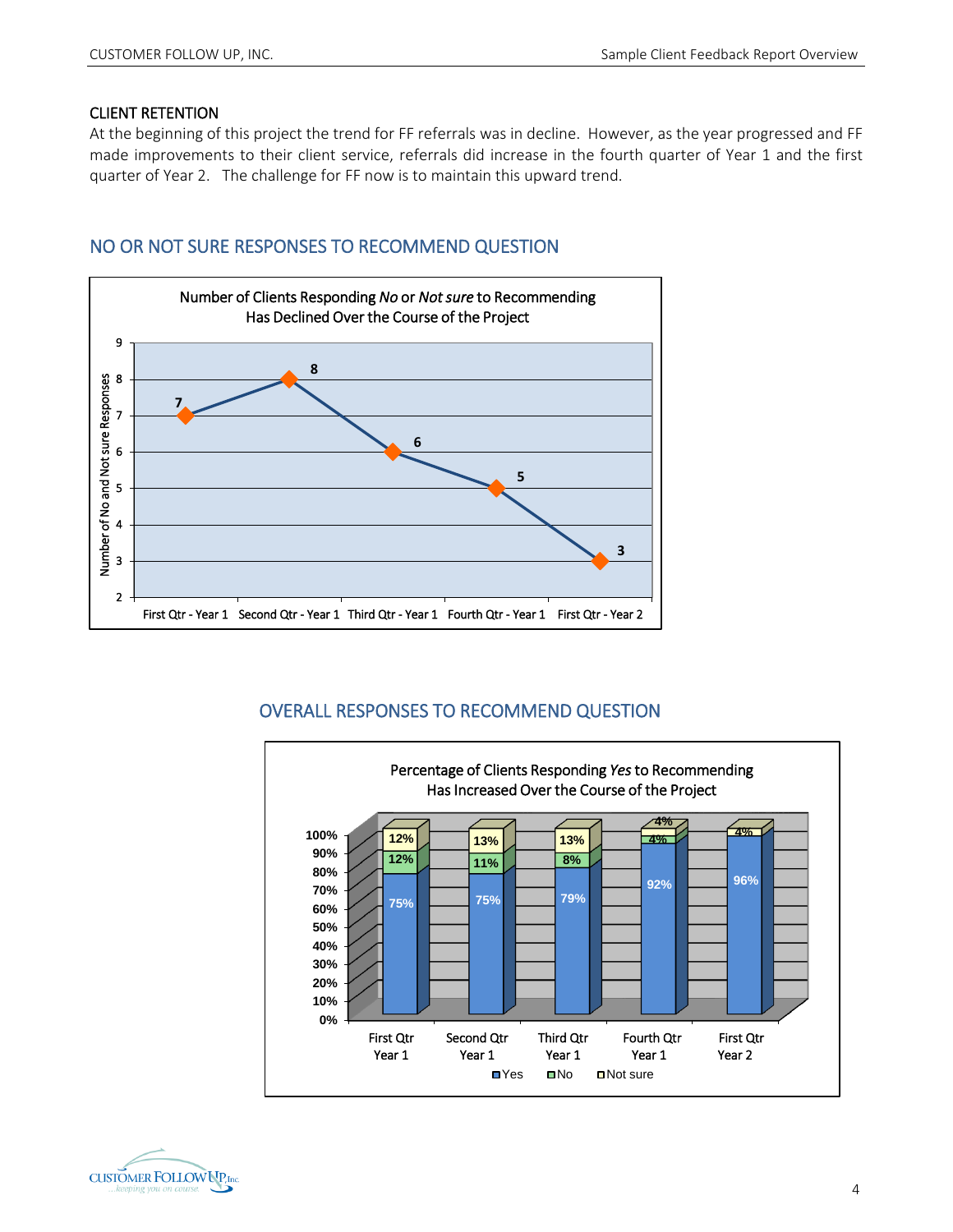#### CALLS TO ACTION

- 1) Clients place high value on their positive working relationships with the FF and, in particular, appreciate FF for:
	- **URED COUTSTANDING** OUTSTANDING **DETE** CONTROLLEX CONTROLLEX **PERIMEN**
	- **Great attention to detail**
	- **EXECONS** Consideration of the client's best interests
	- Responsiveness to time sensitive issues
	- Excellent value for the cost
	- Top-notch technical expertise

#### $\triangleright$  Recognize staff for their persistent efforts to provide clients with an outstanding experience and high quality work.

- 2) Suggested area of improvement *Project management*:
	- FF was late with their deliverables; this may impact some funding. FF indicated that an increased workload impacted their timeliness.
	- Some of the technical items could have been addressed more thoroughly. FF missed the motor HP sizes and didn't document fire protection work.
	- Overall, FF managed the project well, but their time management towards the end was not as good as it could have been. Their deliverable wasn't at the level it should have been at the deadline, with some omissions and incompleteness. FF did made the appropriate corrections.
		- $\triangleright$  Determine how to avoid issues with the timeliness of deliverables.
		- $\triangleright$  Determine what led to clients' dissatisfaction with the completeness of submissions. Were they miscommunications about expectations (in a project kick-off meeting or otherwise) or oversights by the project team(s)?
- 3) Suggested area of improvement *Work quality*:
	- The contact would have preferred to have more details in the documents provided by FF.
	- The client downgraded FF's quality (to 8 rating) because they missed motor HP sizes and didn't document fire protection work.
		- $\triangleright$  Determine what led to clients' dissatisfaction with the completeness of submissions. Were they miscommunications about expectations (in a project kick-off meeting or otherwise) or oversights by the project team(s)?
- 4) Suggested area of improvement *Problem solving*:
	- Because FF requested a time extension, the client considered that they were adequate with problem solving, but not great.
		- $\triangleright$  Going forward, is there a way to avoid similar deadline extensions or does the client need to be made aware of the reason for the extension?

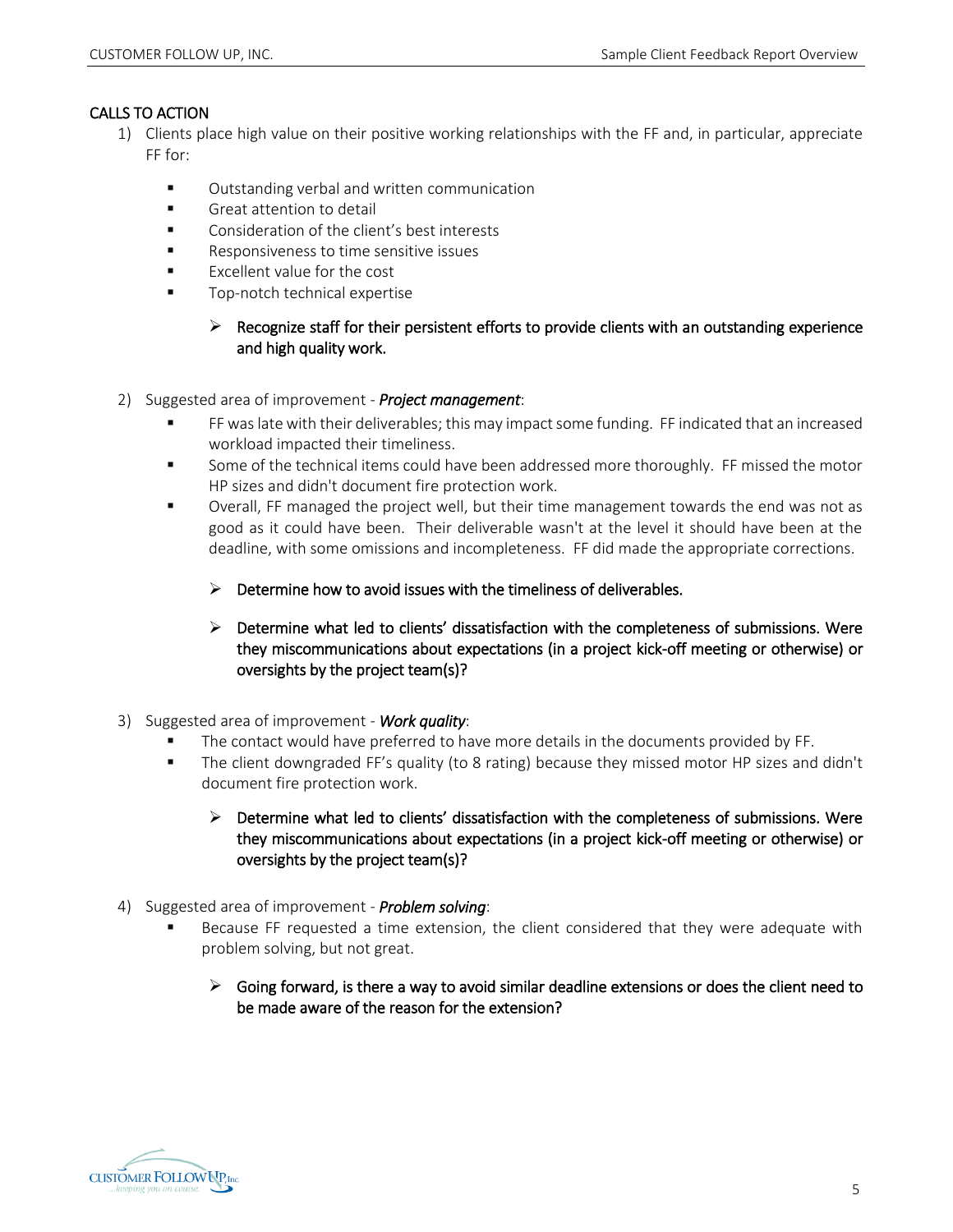- 5) Suggested area of improvement *Value*:
	- **The client thought FF's deliverable was appropriate but priced too high. (6 rating)**
	- FF is in the middle of the pack as far as value. They are reactive and do what is asked of them. Without expertise in pavement engineering, it is challenging to be proactive to the point of anticipating the client's needs. They are getting there, though. (7 rating)
		- $\triangleright$  Consider explaining the project fee justification to improve the client's perception of the fee.
		- $\triangleright$  Will FF miss out on future pavement engineering projects without having more expertise inhouse?
- 6) Additional Concerns:
	- The contact would prefer that the FF staff he works with be more seasoned. Though he appreciates the talent and energy the relatively young team exhibits, he hopes they are experienced enough to ensure everything is being considered to best meet the project's goals. He assumes they are being mentored by senior staff at FF.
		- $\triangleright$  If applicable, reassure the client of FF's senior staff oversight and the mentoring process related to his project.